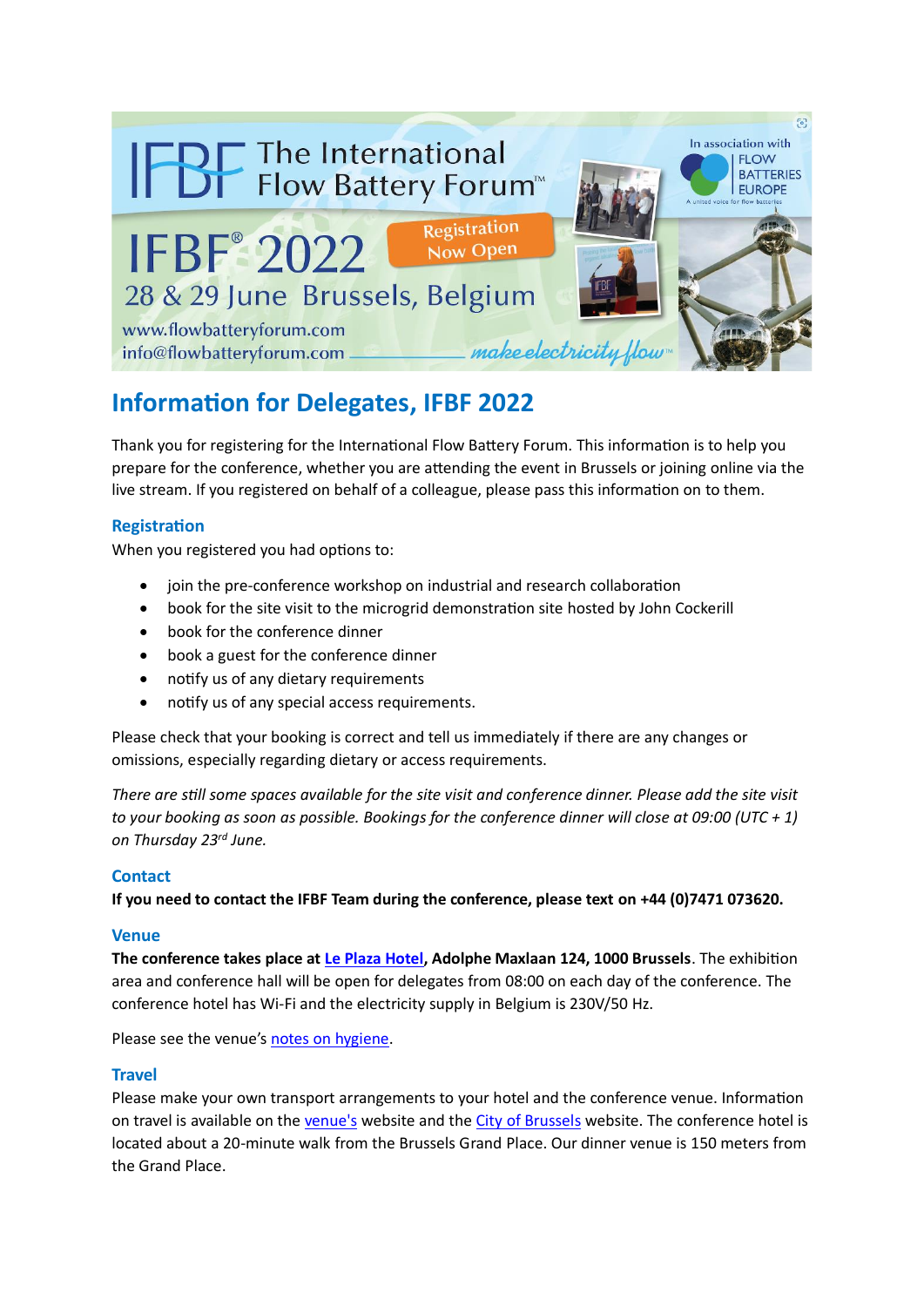# **Check-in**

The information desk will be open for delegates to check in as follows:

- **Monday 27th June: 08:00 – 09:00** for delegates attending the Pre-Conference Workshop **14.30 – 17:00** for delegates attending the IFBF General Assembly
- **Tuesday 28th June from 08.00** for all delegates
- **Wednesday 29th June from 08.00** for all delegates

Please bring a copy of your invoice and a form of identification (driving licence or passport) to speed up the check-in process. You will be issued with a conference badge and lanyard. Please wear this throughout the conference for identification and entry purposes. There will be security checks in place at the conference venue.

If you are not arriving until the Wednesday, please let us know. This is especially important if you are a speaker.

# **Programme**

The conference starts at 09:00 on Tuesday morning; please be seated by 08:55. A detailed [programme](https://ifbf-2022.b2match.io/components/21461) is available on the conference's networking platform.

The conference is a mixture of invited presentations, presentations based on written papers, and panel discussions. There will be time for questions and discussion, either after each presentation or at the end of each session.

A list of this year's [posters](https://flowbatteryforum.com/posters/) is available on the IFBF website and the posters will be shown at the venue and on the conference's [networking platform.](https://ifbf-2022.b2match.io/) There will be a poster session on Tuesday afternoon when you will be able to speak to the poster presenters about their work. Selected poster presenters will make one-minute presentations before the poster session.

## **Interaction**

We will use the [Slido](https://www.slido.com/) app to encourage interaction between delegates, both in-person and online. If you are joining online, please use the Slido app to raise questions and join in live discussions.

You can download the app from the Apple App Store or Google Play Store before the conference. The conference code is **#IFBF2022**.

## **Networking**

Please use the conference's [networking platform.](https://ifbf-2022.b2match.io/) The platform enables you to engage with fellow delegates, speakers, panellists, poster presenters, sponsors and exhibitors before, during and after the conference.

**If you are attending the conference online, the networking platform will have links to the live streams.** All presentations and panel discussions, including the one-minute poster presentations, will be streamed live online.

The platform has additional information including:

- A detailed programme (agenda)
- A full list of delegates
- Information on speakers and presenters
- Information on sponsors and exhibitors
- The conference posters.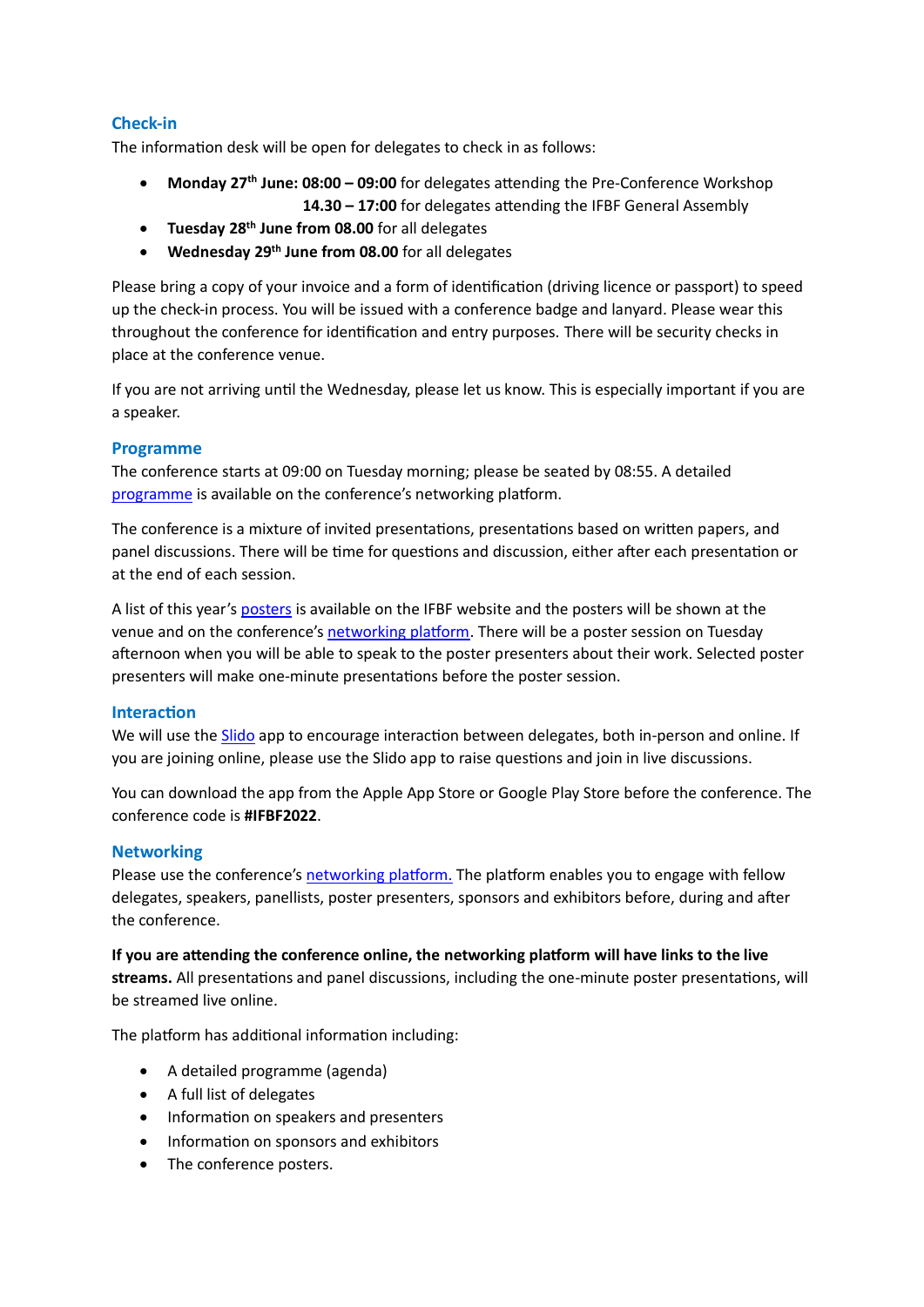After the conference the platform will have recordings of presentations and copies of presenter's slides.

Please note that you must validate your registration to use the [networking platform.](https://ifbf-2022.b2match.io/) When you first login, select that you have forgotten your password and enter the email address you used to register for the conference. Click on the link in the email to set up a new password (checking your Junk folder if it is not in your Inbox), then edit your profile and provide additional information to improve your networking opportunities. To book meetings with other participants, go to the meetings section and sign up for the long-term matchmaking. You will then be able to book 1:1 meetings.

## **Refreshments**

At the venue refreshments will be available before each day starts, during mid-morning breaks, lunch, and in the afternoons.

#### **Exhibition area**

There will be an exhibition area co-located in our networking and refreshments area. A list of [exhibitors](https://flowbatteryforum.com/exhibitors/) who will be at the conference is available on the IFBF website.

#### **Conference proceedings**

If you are attending In-person, you will receive a paper copy of the IFBF Conference Papers at checkin. Please look after your copy as it cannot be replaced. If you are attending online, an ebook version will be available.

#### **Presenters and panellists**

If you are a presenter or panellist, please upload your presentation slides via [Oxford Abstracts](https://app.oxfordabstracts.com/stages/3601/submitter) before the conference. Please bring your slides to the conference on a USB stick and check in with our AV team before your session begins.

A detaile[d programme](https://ifbf-2022.b2match.io/components/21461) is available on the conference's networking platform. If you are presenting or a panellist on Tuesday, you should already have been contacted about your session. If you are presenting on Wednesday, you will have 15 minutes in total, including time for a brief question and answer session. There will be a warning bell after 12 minutes and a final bell at 15 minutes.

If you are presenting a poster, please hand it to a member of the IFBF Team at check-in, collect a poster session information sheet to fill in, and return it promptly. Posters must be removed by 17:00 on Wednesday at the end of the conference.

## **Conference dinner**

**The conference dinner is on Tuesday at 19.30 at the [Théâtre du Vaudeville,](https://www.chouxdebruxelles.be/fr/salles-devenement/theatre-vaudeville/) in the Galerie Royale / Galerie Hubert, close to the Grand Place and 15 minutes' walk from the conference hotel.**

The conference dinner must be booked in advance. Please make your own way to the dinner and take your conference dinner ticket with you to gain admission to the Theatre.

#### **Site visit**

# **The site visit on Thursday is to John Cockerill's Microgrid Demonstration site and the operating location of the Sumitomo flow battery.**

The site visit must be booked in advance. There will be two coaches to take delegates to the site leaving [Le Plaza Hotel](https://www.leplaza-brussels.be/) at 08:30 and 09:45. You will receive your site visit ticket at check-in which will show your departure time. If you are attending the site visit, please note that it will include a short